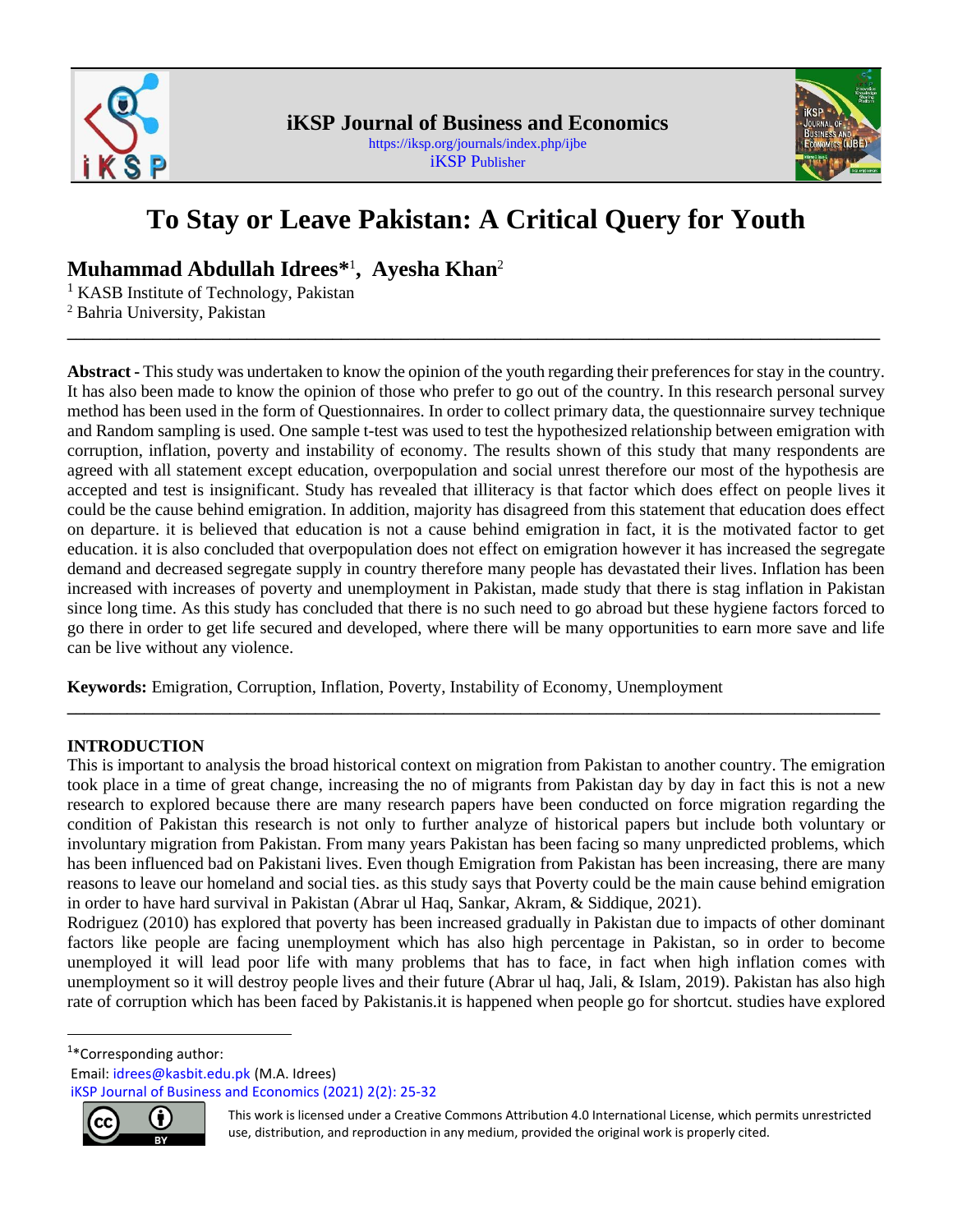that Pakistan is dependent on many developed countries regarding import many expensive things, new technologies and so many other foods related items whether it will decrease the manufacturing power of country finally Pakistan export less than import that will decrease the currency value of country and have to pay whole economy included inflation which is jumping from long time. Which is increased from 7.9% - 25% past to present and from inflation, people cannot afford to live in Pakistan; eventually they are compelled to become abandon or flee their homeland. Pakistan is considered the land of terrorist.

In the past of research, Migration has been affected by the instability of economy and political issues that will be influenced on innocent people (Erik and Melander, 2009). As seems in Karachi, like Target killing, bomb blasting that will create violence in environment that will destroy the peace of people. Now every Pakistani come to know the future of Pakistan that must be instable therefore whosoever get opportunity for abroad, people are agreed to leave Pakistan. Study of migration is based on these independent variables. Natural disaster of 2005 (earthquake) in Pakistan had come up with poverty, inflation, home and social structure was destroyed.

According to Khans (2011), Needy people got no support from own country however foreign donors and nonorganization was participated to help those who are needy for help and tried to reduce their unpredicted sorrows. Pakistan has been faced many demographic shocks of and these shocks included the past moving of huge population to other country (Akram et al., 2020). From these shocks Pakistanis will have to pay great loss in service sector, manufacturing and industrial sectors. aim is to discuss the historical impact of migration whether it voluntary or involuntary is to analyses the beginning affected factors from which migration word was introduced and all those researched problems which have motivate to migrate to flee their home due to these problems (Castles, 2007).

Actually, migration concept is not new research it has been discussing since 18s to 20s difference is that from past to present concept is historically this is all about forced migration as time passed searcher got to know that this is not only forced migration but this can be a voluntary migration in which people migrate by their own choice for their development. Devenport (2003) Study on Emigration has been conducting since long time. It has become the problem of every country, when huge number of people was migrating to other country. Pakistan is also facing this problem as the ratio of migrants has been increased day by day. Study on Emigration is to find out dominant factors which have been influenced on emigration.

# **LITERATURE REVIEW**

Wiley (1997) made study on dominant variables which have been observed from force migration. This is happened when people are forced to leave their origin place by many reasons. It is explored that Pakistan has been facing many instabilities in their economy that will affect on societies. Study made that majority of people have been migrated from civil wars, diplomacy, corruption, inflation, international relation, genocides, rebellion, refugee, violence, human rights, political factor, social organization and many other factors which could be the cause it is concluded that the more effected factors in economy the more increases of force migration.

Massy (1988) made study on people's belief that emigration from developing countries indicates the poor economy and lack of opportunities. People leave their places of origin to seek wider opportunity for employment at higher wages. The study of George, J. (1994) shows that the wage equals the value of marginal product of labor in a competitive market between countries this study proved that as workers move to the region that offers the best opportunities, they reject regional wage gaps.

Rystad (1992) made study on relationship between present and past immigration and focused on international migration when people move from country of origin, according to research it could be a push factors or disadvantages for people which influence them to move. Such disadvantages may include low wages compared to other countries, scarce employment opportunities, political unrests, lack of social amenities like good roads, piped water electricity. Susanne, S. (1997) made study on forced migration, when people are forced to migrate to another country for their security of life. This study of Jamsheer, J. (2006) proved that Pakistan cannot run into its requirements for health care given the current levels of production and dependency on physicians in the organization of the system. Although outmigration contributes to the problem, it is the growing demand for health care from increases in population the anticipated shortfall in Pakistan reflects a global pattern (Khattak, Abrar ul Haq, Akram, & Abid Malik, 2020).

Dustmann.C. (2000) conducts study on temporary process of immigration when immigrant realizes to convert it in to permanent settlement by getting better living there. The study of Moore (2004) proved that migration has been took place due to violence in the environment and violent behavior between government and opposition parties, people has been influenced by this violence, it is concluded that when the more hostility between people the more people forced to migrate from that origin place to save their lives. Mullet, Dej, sabelle, Raiff, and Barthorpe, (2000) made study to explore the impacts of pull factor which stimulates people to leave their developing country (Pakistan) In order to get wider opportunities.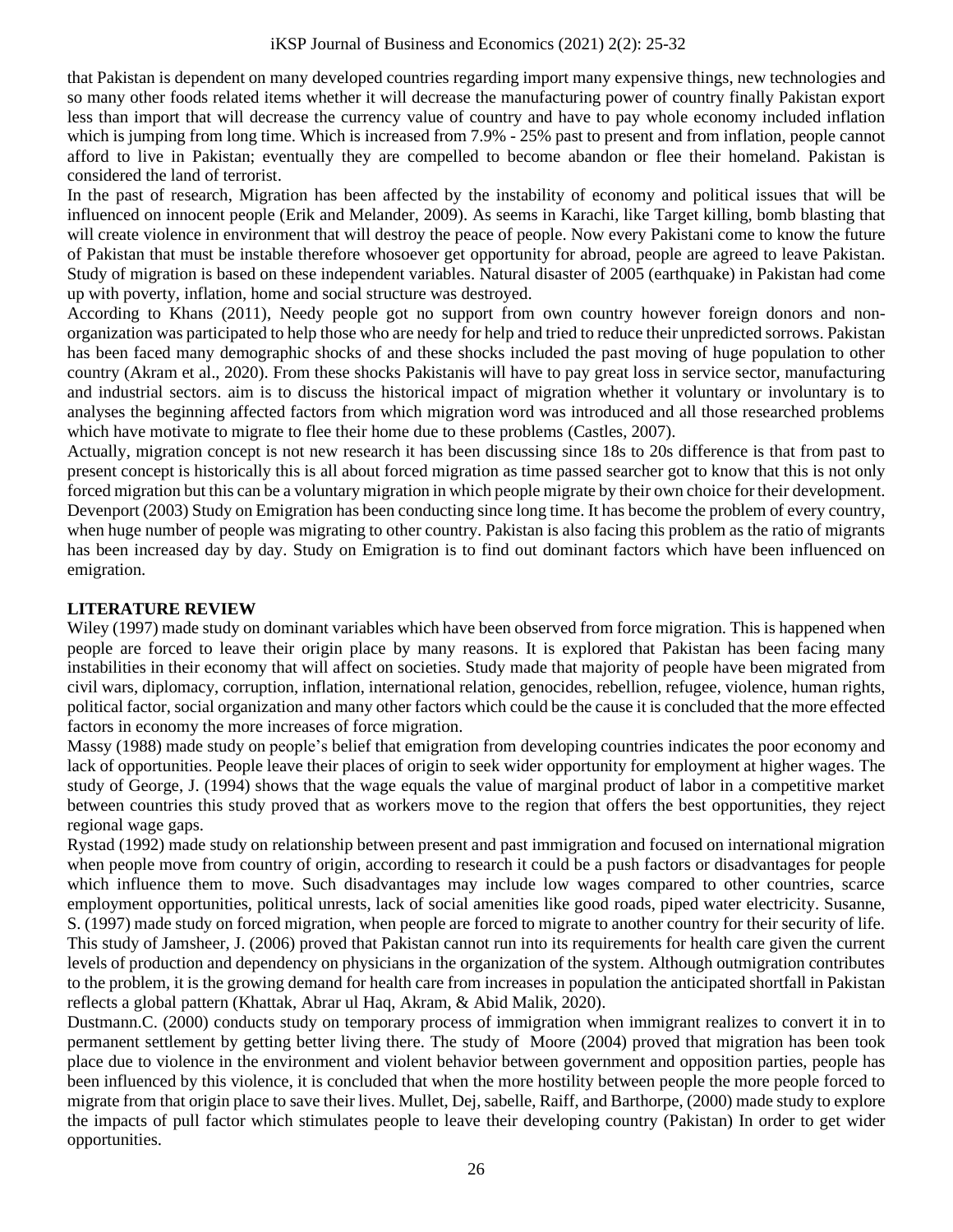Erik and Melander (2009) made study that living in Pakistan is full of violence and threats. It is explored that people have been influenced by armed conflict which has made people lives problematic and dreadful. It is revealed that due to these consequences people are forced to migrate from their origin place. Douglas and Massey (1993) made study that discussion on migration has been conducted since long time. It is concluded that it will not associated to single individuals but concerned all peoples and societies, like families or households this study made that to migrate is very expensive for some people but to save their lives and future migration has been increased and done by them it has been done not only to maximize profit but also minimize risk of future return through insurance market or governmental programs (Malik, Mahesar, Abid, Waqas, & Wahiddin, 2017). Many insurance and incentives programs have been developed for desired people. In developed countries Crop insurance markets, future markets, unemployment insurance, capital markets. And he proved from many theories included many common factors which can create the willingness to go aboard (Awang, Islam, & Bardai, 2022).

This study Castles (2003) pointed out that Force migration is concerned not only about individual (migrants) but it leaves the bad effects on whole society regarding the previous research. It is based on analysis of sociologist that influence of migration on social, cultural and demographically is creating appalling results. As Society has been moving to abroad that will have encouraged by evolutionary means, However the combination of globalization and development which kindle migration.

Giwa. M (1991) made study relates to the problems of Brain Drain, analysis made that Loss of talented and skilled people from country. When it has been migrating and hired internationally. This research based on analysis of loss of country which has created a discouragement for those people who has not been hired due to inability. Many people left behind due to brain drain however, study concluded that in brain drain process host country increases their inflow of income by hiring talented people, Therefore the more capital gain the more people are able to invest their, however the more profit gained this is the way of earnings are rising all people trying to migrate and following them. Other concept in this study is Return migration that is happens when hired employee quit the international job regarding many reasons and come back his home country. Migrate from host country that could be an advantageous for home country because Acquisition of skills and experience of returned migrated people have been considered beneficial for home country because utilize international experience and developed skills effectively. Now the result from this study is migration of people from home country is conducted by internationally through Brain Drain (See also, Abrar ul Haq, Victor, & Akram, 2021)

Regina and Hechanova (2003) made study about the adjustment of expatriates on oversees assignment that competition of organization has been growing gradually day by day following by international strategies, to make them become competitive. Adopting new things and technologies will increase the chances of opportunities. Organization go for oversees assignment increases their globalization with increases the efforts to accept the challenges on international level (Malik et al., 2021). Companies send their talented employee to aboard for a long time. Dolans (1999) made study that proved that increases the number of predictors will increase the profit and confidence in the quality of result. Repatriating process has been going to fail due to independent predictors affects (self-efficacy, family and spouse adjustment and frequency of interaction with host nationals and family support) these four factor influences on expatriate assignment that will cost higher to organization.

Study of Cook (1997) included the loss of intangible cost regarding the loss of talented employee and reputation of company in short losing the reliable customer. Company has to pay when expatriate assignment will fail. Devenport (2003) According to this study that Emigration is caused by environment cues when there is instability in economy which creates threat in honesty of the person. Briefly discussed in this study that migration depends on both pull and push elements however the results will be compelled to abandon their home. Push is the force migration which is created by many economic affected factors such as inflation, violence, poverty, political issues, over-population, refugee and instability of economy. Second is pull element which is voluntary when people go for their own choice. It is concluded that Force migration is basically result by threats, genocide and politicizes.

Study of Gregersen (1991) suggested that Achievement of expatriate assignment that is organized by organization depends on the adjustment of expatriate spouse in new Environment adopting cross culture and many things that may not match with their attitude. Study based on the opinion of spouse's adjustment to observe the previous circumstances. Many independent factors are affected on dependent spouse adjustment. Generally; cross-cultural adjustment is as the extent of mental comfort with various aspects of a host country. Many researchers have studied that spouses would fail to adjust or be miserable due to missing their homes or family or the same situation for family there when missing their spouse's appearance in the home therefore if families support and encourage their spouses. The expatriate's assignment can achieve the success to meet their goal internationally.

Khans (2011) made study based upon Pakistanis expatriate importance in foreign expatriate failure is increasing gradually that why HRM plays an important role to train their employees first, through cross cultural training. Organization has been organized a pre departure visit training program for those employees who are desired to go aboard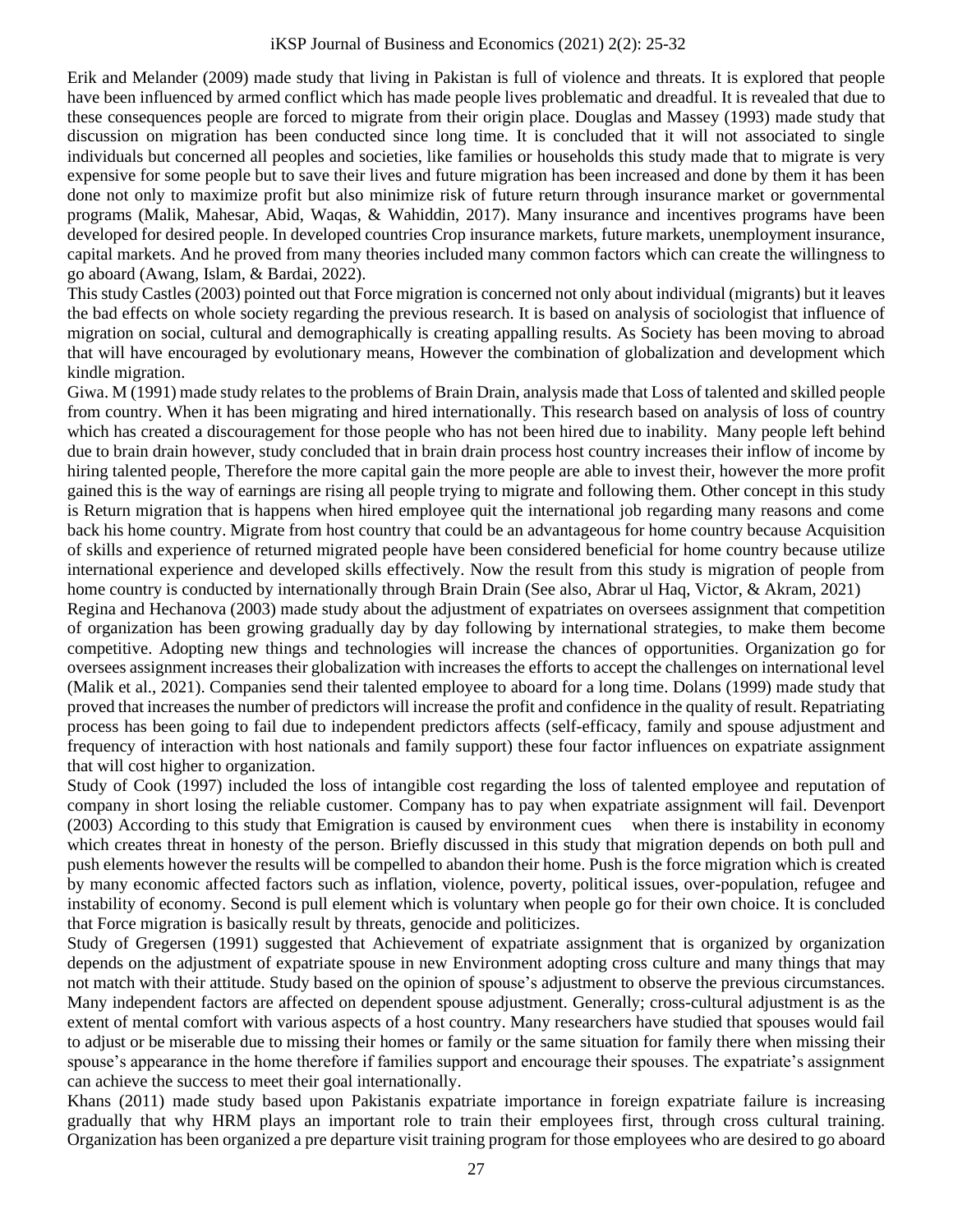#### iKSP Journal of Business and Economics (2021) 2(2): 25-32

for expatriate assignment to make understanding and adopt the entire environment, management is trying to reduce the failure ratio of expatriate and trying to analyze the affected independent variable.

The study of Rodriguez (2010) concluded that mobility plays a major role in human development globally which migrates from developing to developed country where migrants can show their talent and acquiring desired opportunity internationally. However, migration is not only associated to an individual but also associated with whole society. This study includes the association of social cultural and economic transformation through migration. Whenever migration increases it always leave bad effect on economy of country. Research is on migration surely, people don't want to flee homes by their own choice (voluntary migration) to enjoy fun of new places leaving their homes, homeland, belonging and longtime friends for the long time, in fact it's difficult to take an action to decide to abandon. There are so many reasons behind to leave homeland, exploring in this study. The important thing to analyze that is come in new approach that migration decision is not only made by isolated individual but it related a larger unit of typical families and household, collectively concerned to maximize their income and expected to minimize risk of future through insurance market and governmental programs. Because many developed countries organize insurance program and other incentive for employee to retain them with satisfaction. Objective is to study impacts of migration on individuals whether positively as well as negatively. This study is my personal observation that I have seen many families and youngsters in Pakistan when have been trapped in force migration (internally displaced) to become refugee and suddenly have to abandon whether want to leave or not.

Criticality arises for youth when have to face force migration (Manaa, & ul Haq, 2021). It is internally displaced person who has only one option stay or leaves and if he is married so it will become more complex to manage their children and wife, the whole family become disturb. Force migration depends on instability of economy (crises, poverty, violence, corruption, inflation ,over population and terrorisms) secondly, it is also observed that many people are agree to leave their homes for the sake to get higher education and further development, it can be a force by family or their own choice to become competitive because living in Pakistan has become lack of opportunity for those who really wants to become develop their future and if people migrate unwillingly by their parents force however, giving more priority to their parents because knows our elders know better than us that where will be our secure future. Thirdly many talented and skilled people have been sent for oversees assignment by their organization, to spread their business internationally employee trains so, make them able to face the new environment and culture of host country. Oversees assignment has been proved success and in some cases it became unsuccessful. It means our searching is not limited to one or two reasons but there are unlimited reasons to migrate to another country. Based on this study there are five independent variables which effects on our decision of isolation to our homeland Pakistan Refugee; internally displaced person (force migration) oversees assignment and education Brain Drain. Impact of these factors on migration is positively related.

## **RESEARCH METHODOLOGY**

Personal Survey Method has been used in the form of Questionnaires in this study. It includes dominant variables which can highly impact on emigration. In order to collect primary data, the questionnaire survey technique will be used. For the purpose of this study 'Convenience Sampling' will be used. Which involves collection out the questionnaires filled by the respondents and finally the valuation of these will be done in order to determine the results. This Study based on survey of primary data where the number of respondents is 250 related to different professionals, Students and Teachers which is random basis from population belonging to different cities and some respondents are from abroad.

The well thought-out questionnaires will be used (i.e. close ended type questions) and will be mark the appropriate one answer in the form of boxes. There are five point scales (strongly agree=5, agree=4, neutral=3, strongly disagree=2 and disagree=1) which will be asked by 250 respondents that should be their personal opinion and observations. One sample t-test was used to test the hypothesized relationship between emigration with corruption, inflation, poverty and instability of economy Where the Mean difference of the response is calculated.

## **FINDINGS AND INTERPRETATION OF THE RESULTS**

**H1**: Illiteracy makes the people remains poor and unemployed, which has been destroyed the lives of people.

According to data respond, Illiteracy could be an influenced factor which does effect on people's lives that they will remain underdeveloped, poor and unemployed if there will not be get any changes to their lives, therefore mean is equals to 4 and H2 Accepted.

**H2**: Poverty is the main cause behind immigration, which makes people (internally displaced person).

Poverty is not the main cause behind immigration it can be reduced by making our self-better for opportunity to get employed. Therefore, mean is 3.5 and H3 is rejected.

**H2**: Students from low income families have poor expectation and lower motivation for getting any opportunity in Pakistan.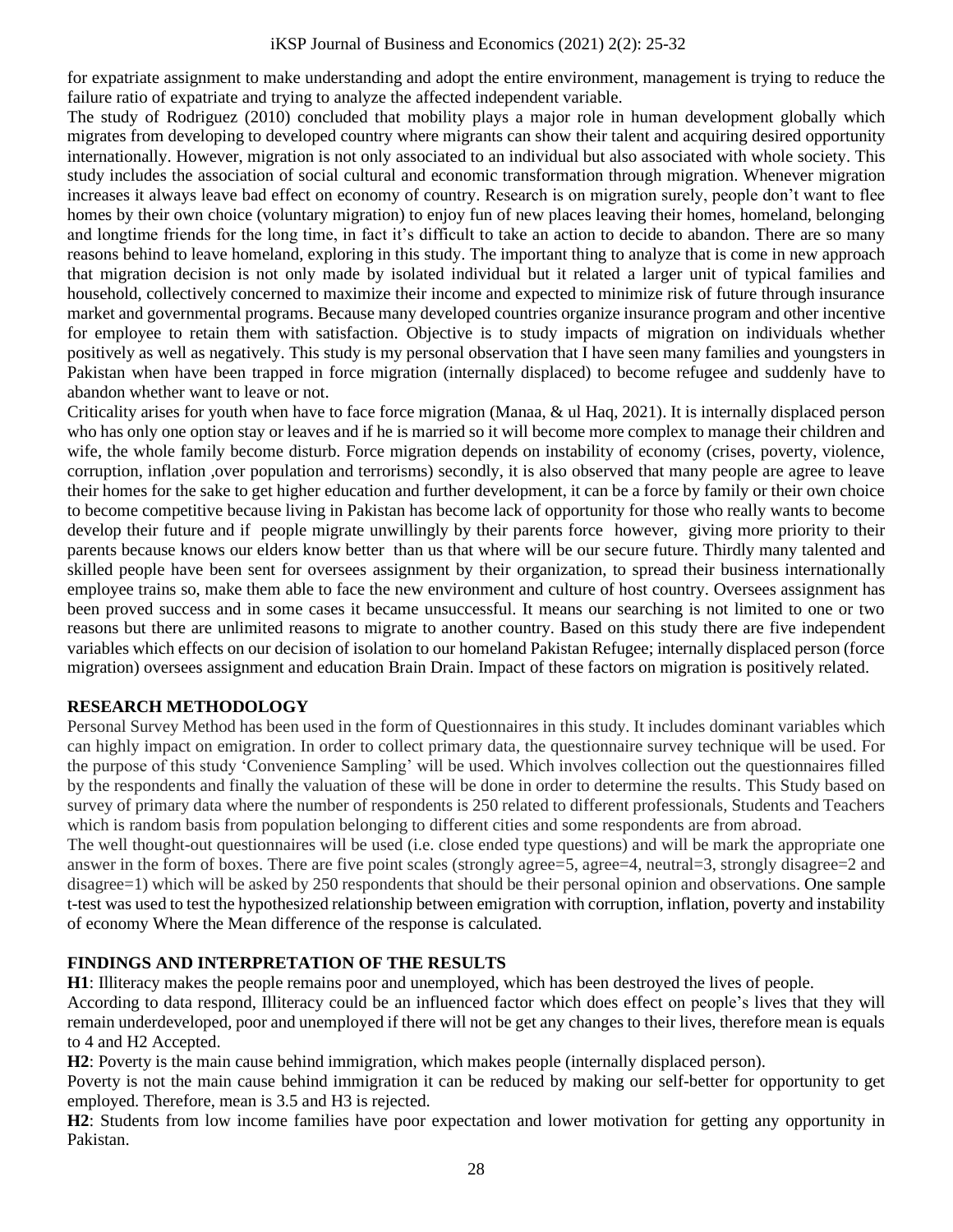According to data respondents they are disagreed from this statement that poverty cab be changed in to wealthy life by making good efforts. Therefore, mean is less than 4 so H3 is rejected.

**H3**: Corruption is increasing day by day which makes people more difficult to earn in Pakistan**.**

Majority of respondents are facing corruption rules in Pakistan which makes people life more difficult, respondents are agreed that corruption could be an influenced factor which has been compelled people to go abroad for making life better, getting positive response mean is 4.1 and H4 is accepted.

**H4**: Unemployment is eating our youth' capabilities, enthusiasm and love for themselves.

Lack of opportunity makes people skills useless. They cannot have utilized their abilities and skills to get prove themselves. This statement is agreed by every respondent mean is 4.3 and H4 Accepted.

**H4**: Majority is trying to earn money in a short way to fulfill their needs and wants, which increases corruption. The major reason behind is unemployment.

According to data mean is 4 H5 is accepted.

H4: Entering into unemployment results in reduction of self-esteem, which is considered to be an important – trait of stable personality.

Mean is 3.9 H4 is rejected by our respondents.

**H5**: Pakistan has high rate of inflation. Which directs attacks on poor people that will lead to many crimes to just survive? According to research many respondents are agreed that due to high inflation, life of poor people can be affected towards crime and to many others wrong ways just for survival because cannot manage or face this high inflation in Pakistan where unemployment and inflation are directly proportional therefore mean is greater than 4 and H6 is accepted.

**H5**: Inflation in Pakistan has been destroyed the life of poor people therefore forced to leave their homeland. Mean is 3.8 so H6 is rejected

**H6**: Overpopulation from rural to urban cities has been destroying the whole system of economy along with country; bring illiteracy, poverty and unemployment with themselves.

**H7**: Pakistanis are facing many type of violence such as, home, streets, economically, politically and internationally**.** Majority of respondents are highly satisfied with this statement. mean is 4.2 so H9 is accepted, because many Pakistani has experience of instability of economy which has been took place since last many years due to this violence is created which is reducing the charisma of life.

| Sr#            | <b>Survey Questions</b>                                                                                                                                      | <b>T-stats</b> | respondent | <b>Sig</b><br><b>Value</b> | <b>Mean</b><br><b>Difference</b> |
|----------------|--------------------------------------------------------------------------------------------------------------------------------------------------------------|----------------|------------|----------------------------|----------------------------------|
| $\mathbf{1}$   | Poverty is the main cause behind immigration, which<br>makes people (internally displaced person).                                                           | $-7.665$       | 249        | 0.000                      | $-0.49200$                       |
| 2              | Students from low income families have poor expectation<br>and lower motivation for getting any opportunity in<br>Pakistan                                   | $-5.742$       | 249        | .000                       | $-0.41600$                       |
| $\overline{3}$ | Corruption is increasing day by day which makes people<br>more difficult to earn in Pakistan.                                                                | 2.233          | 249        | 0.026                      | 0.14400                          |
| $\overline{4}$ | Corruption is like a tree which has countless branches,<br>spreader everywhere in Pakistan and ruin the entire system<br>of country                          | 7.643          | 249        | 0.000                      | 0.38400                          |
| 5              | Unemployment is eating our youth 'capabilities, enthusiasm<br>and love for themselves.                                                                       | 2.346          | 249        | 0.020                      | 0.30800                          |
| 6              | Majority is trying to earn money in a short way to fulfill<br>their needs and wants, which increases corruption. The<br>major reason behind is unemployment. | 1.149          | 249        | 0.251                      | 0.06800                          |
| $\tau$         | Entering into unemployment results in reduction of self-<br>esteem, which is considered to be an important – trait of<br>stable personality                  | $-1.062$       | 249        | 0.289                      | $-0.05600$                       |
| 8              | Pakistan has high rate of inflation. Which directs attacks on<br>poor people that will lead to many crimes to just survive                                   | 4.737          | 249        | 0.000                      | 0.24800                          |
| 9              | Inflation in Pakistan has been destroyed the life of poor<br>people therefore forced to leave their homeland.                                                | $-2.911$       | 249        | 0.004                      | $-0.19200$                       |
| 10             | Overpopulation from rural to urban cities has been<br>destroying the whole system of economy along with                                                      | $-4.397$       | 249        | 0.000                      | $-0.29600$                       |

Table 1 Summary of the Survey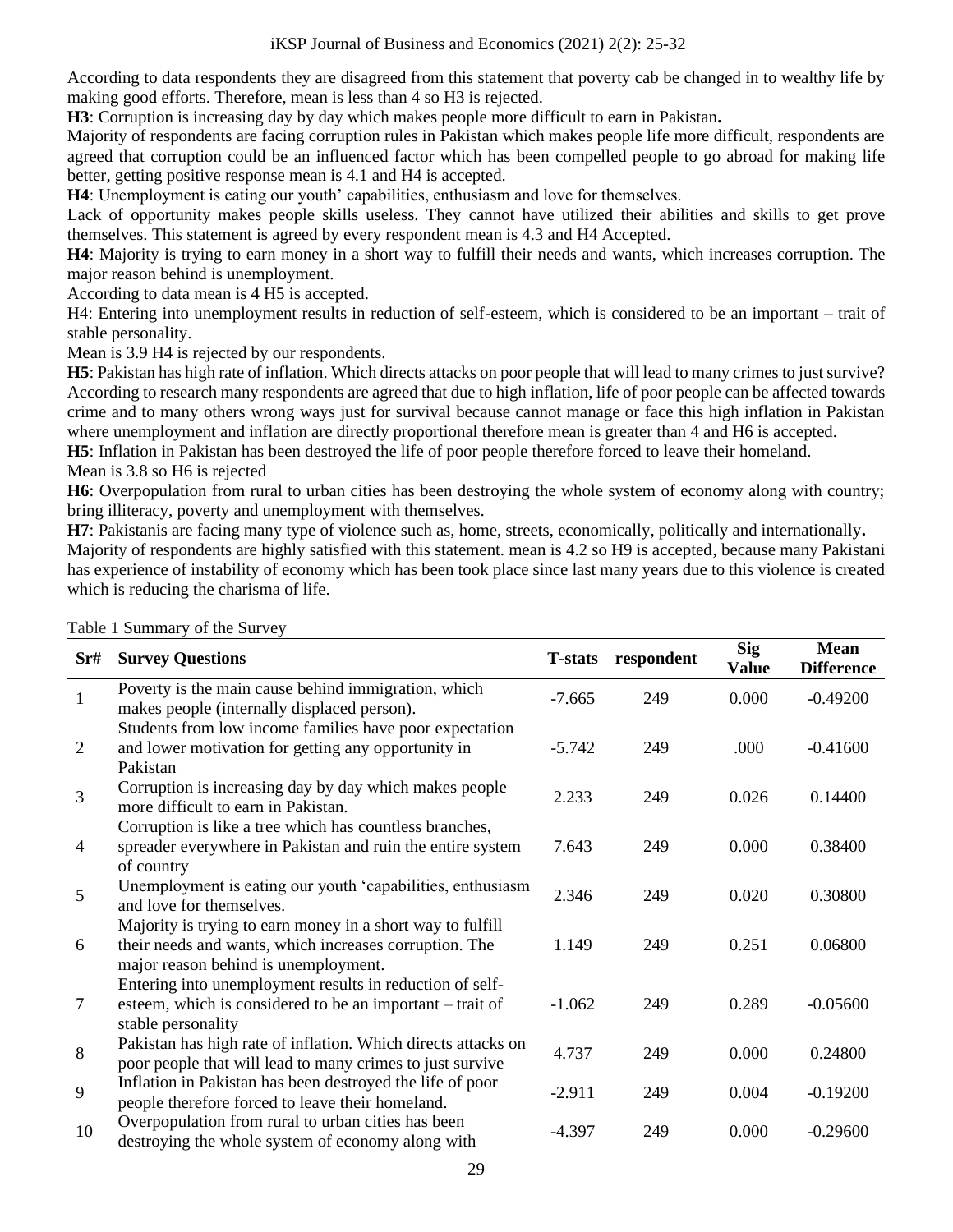|    | country; bring illiteracy, poverty and unemployment with                                                                |          |     |       |            |
|----|-------------------------------------------------------------------------------------------------------------------------|----------|-----|-------|------------|
|    | themselves                                                                                                              |          |     |       |            |
| 11 | Pakistanis are facing many type of violence such as, home,<br>streets, economically, politically and internationally    | 3.805    | 249 | 0.000 | 0.20000    |
| 12 | Unsatisfied people from government, rules, regulation and<br>policies has been started indulging in anti-social welfare | $-2.702$ | 249 | 0.007 | $-0.14400$ |
|    | deeds just to satisfy their personal group needs, violence<br>norms and beliefs                                         |          |     |       |            |

#### Table 2: Hypotheses Assessment Summary

| <b>Hypothesis</b>                                                       |       | <b>Significance</b> | Conclusion      |
|-------------------------------------------------------------------------|-------|---------------------|-----------------|
| H1: There is an effect of illiteracy on poor people of Pakistan.        | 4.092 | 0.66                | <b>Rejected</b> |
| H2: There is an effect of poverty on departure of Pakistani people.     | 3.508 | $\overline{0}$      | Accepted        |
| H3: There is a sound effects of corruption on abandon from Pakistan.    | 4.144 | 0.026               | Accepted        |
| H4: There is an effect of unemployment on departure of youth.           | 4.308 | 0.251               | <b>Rejected</b> |
| H5: There is an effect of inflation on departure of Pakistani people.   | 4.248 | 0.000               | Accepted        |
| H6: There is an impact of overpopulation on whole system of Pakistan.   | 3.704 | 0.000               | Accepted        |
| H7: There is an effect of violence on departure of Pakistani youngster. | 4.2   | 0.000               | Accepted        |

## **CONCLUSION, IMPLICATIONS, RECOMMENDATIONS AND FUTURE RESEARCH**

#### **Conclusion**

Findings of this study shows that many respondents are agreed with all statement except education and unemployment therefore our most of the hypothesis are accepted and test is insignificant. Study has revealed that Illiteracy is that factor which does effect on people lives it could be the cause behind emigration. It is concluded that about 50% of population is living in rural areas and most of them are illiterate however, there has not been any help to develop them. In addition, majority has disagreed from this statement that education does effect on departure. It is believed that education is not a cause behind emigration in fact, it is the motivated factor to get education. The hypothesis on overpopulation and forcibly conversion of religion has rejected as from data respond it is concluded that overpopulation does not effect on emigration however it has increased the segregate demand and decreased segregate supply in country therefore many people has devastated their lives. As results of this study, inflation has been increased with increases of poverty and unemployment in Pakistan, made study that there is stag inflation in Pakistan since long time. When inflation motivates poverty and it will become difficult for poor people to face it According to data respond corruption, high inflation, poverty and violence these are the strong dominant factors which effect on human self-steam, ability, capability and peace of their life. As this study has concluded that there is no such need to go abroad but these hygiene factors forced to go there in order to get life secured and developed, where there will be many opportunities to earn more save and life can be live without any violence.

## **Discussion**

This study related that the implication of some action that can be taken from leaders and Government, if it is done then Pakistan can be saved from these effected factors. As our study related variables because of these the whole Pakistanis facing problems as if economy of country is declining so it would be problems for all sectors as well as Government because everyone is dependent on economy of country for example, when fiscal year has come and Government has to collect taxes from all sectors except agriculture so if economy is in declining so how these sectors will be able to pay taxes and it will also create problems for Government to recover all expenditures, Government has to collect tax from these sectors whether Government utilize it for public betterment or expense has been allocated on themselves, no one knows that education provides bedrock for reducing poverty and unemployment that enhance the social development. The purposes for increase privatization in order to reduce unemployment that can be reduce violence and corruption in the country. And if Pakistan will be safe so no one wants to leave to go abroad.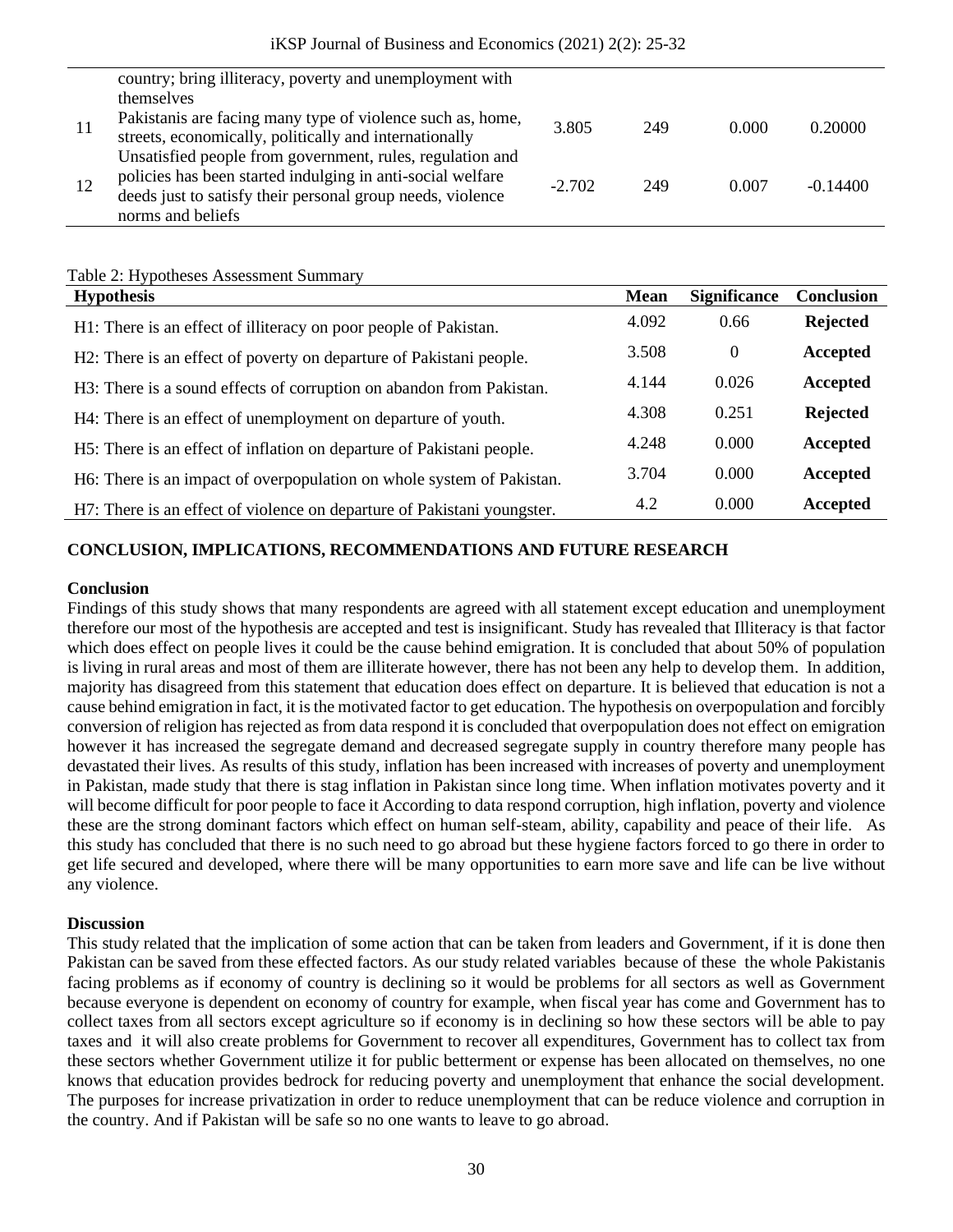## **Implication**

The purpose of this Study is to investigate the main cause behind emigration from which Pakistanis have been suffered. Study has revealed that Corruption, high inflation and poverty have been reduced the development of Pakistan and destroyed the lives as well. This study has been conducted from many years as it has concluded that many dominant factors which discourage people to do anything in Pakistan as preference of people that Pakistan has uncertain future. In addition, it is explored that it is not difficult to analyzing and exploring causes behind emigration however implementation has not been followed. Corruption and high inflation create poverty in country which leads to unemployment and violence which has been seen in Pakistan Government of Pakistan should take action to diminish corruption gradually from all those who has involved. There all works, jobs and opportunities should be on the basis of merit not on any references actually this gap creates the corruption and unemployment. Those who can afford the huge amount of payment can be paid by them, but unaffordability can become a problem.

#### **Future Research and Recommendation**

This Study has been discussed since long-time, but it is not implemented yet therefore results are the same. However, someone has to become initiative to resolve these problems it can be done by Leaders of the country and Government. Government should focus on education sector to increase teaching quality and try to make it high standard like in other developed countries.

Government try to increase privatization in Pakistan it will increase the outcome of country when unemployed people get to become employed therefore lives can be saved in order to get developed in education, health and industrial sectors that surely increase efficiency and performance independently in country, when it has been produced and offered better quality of product and services to people in reasonable price, It has been concluded from many studies that privatization will increase the growth of economy as well as it will be better for unemployed persons who needs of employment.

## **REFERENCE**

- Abrar ul haq, M., Jali, M. R. M., & Islam, G. M. N. (2019). Household empowerment as the key to eradicate poverty incidence. Asian Social Work and Policy Review, 13(1), 4–24. https://doi.org/10.1111/aswp.12152
- Abrar ul Haq, M., Sankar, J. P., Akram, F., & Siddique, M. (2021). The role of farmers' attitude towards their resources to alleviate rural household poverty. Quality and Quantity, 1–23. https://doi.org/10.1007/S11135-021-01205-8
- Abrar ul Haq, M., Victor, S., & Akram, F. (2021). Exploring the motives and success factors behind female entrepreneurs in India. Quality and Quantity, 55(3), 1105–1132. https://doi.org/10.1007/S11135-020-01046-X
- Akram, F., Abrar ul Haq, M., Natarajan, V. K., & Chellakan, R. S. (2020). Board heterogeneity and corporate performance: An insight beyond agency issues. *Cogent Business & Management*, *7*(1), 1809299.
- Awang, S., Islam, G. N., & Bardai, B. (2022). Social capital and homeownership among immigrants: insights for Brunei. *iKSP Journal of Business and Economics*, *2*(2), 01-14.
- Castles (2007). Twenty-first-century migration as a challenge to sociology. *journal of ethinicand migration studies*, *33*(3), 351-371.
- Castles, S. (2003). Towards a Socialogy of migration and social Transformation, *37*(1), 13-34.
- Devenport, C. (2003). sometimes you just have to leave threats and forced migration .*Routedge part of the Taylor and franis group*, *29,* 27-55.
- Douglas, M. (1988). Economic Development and international migration in coparative perspective. *Population and Development Review*, *14*(3), 383-413.
- Douglas, S. M. (1993) Theories of international migration. *A review and appraisal population* council, *19*( 3), 431-466.
- Dustmann. C. (2000). Temporary Migration and Economic Assimilation, *Swedish* Economic Policy Review, *7*, 213- 244.
- George, J. (1994). The Economics of immigration. *Journal of Economic Literature, 32*(4), 1667-1717.
- GiWA, M. (1991). Scale Economies in education and the brain drain problems.*international economic review, 32*, 743- 759.
- Hechanova (2003). Antecedents and Consequences of employees Adjustment to oversees asignment*. A Meta-analytic Review*, *52*(2), 213-236
- Jamsheer, J. (2006). Migration, Medical Education, and Health Care: *A View from* Pakistan, *81*(12), 55-62.
- Khans, G. (2011). Evaluation of exatriate performance and their training on international asignment.*Interdiscilinary journal of contemporary research in buissness*, *3*(5), 335-353.
- Khattak,M.S.I., Abrar ul Haq, M., Akram, F., & Abid Malik, H. (2020). Contribution of E-business in Economic Growth of Bahrain. In In 2020 International Conference on Data Analytics for Business and Industry: Way Towards a Sustainable Economy (ICDABI), (pp. 1–6). IEEE. https://doi.org/10.1109/ICDABI51230.2020.9325595